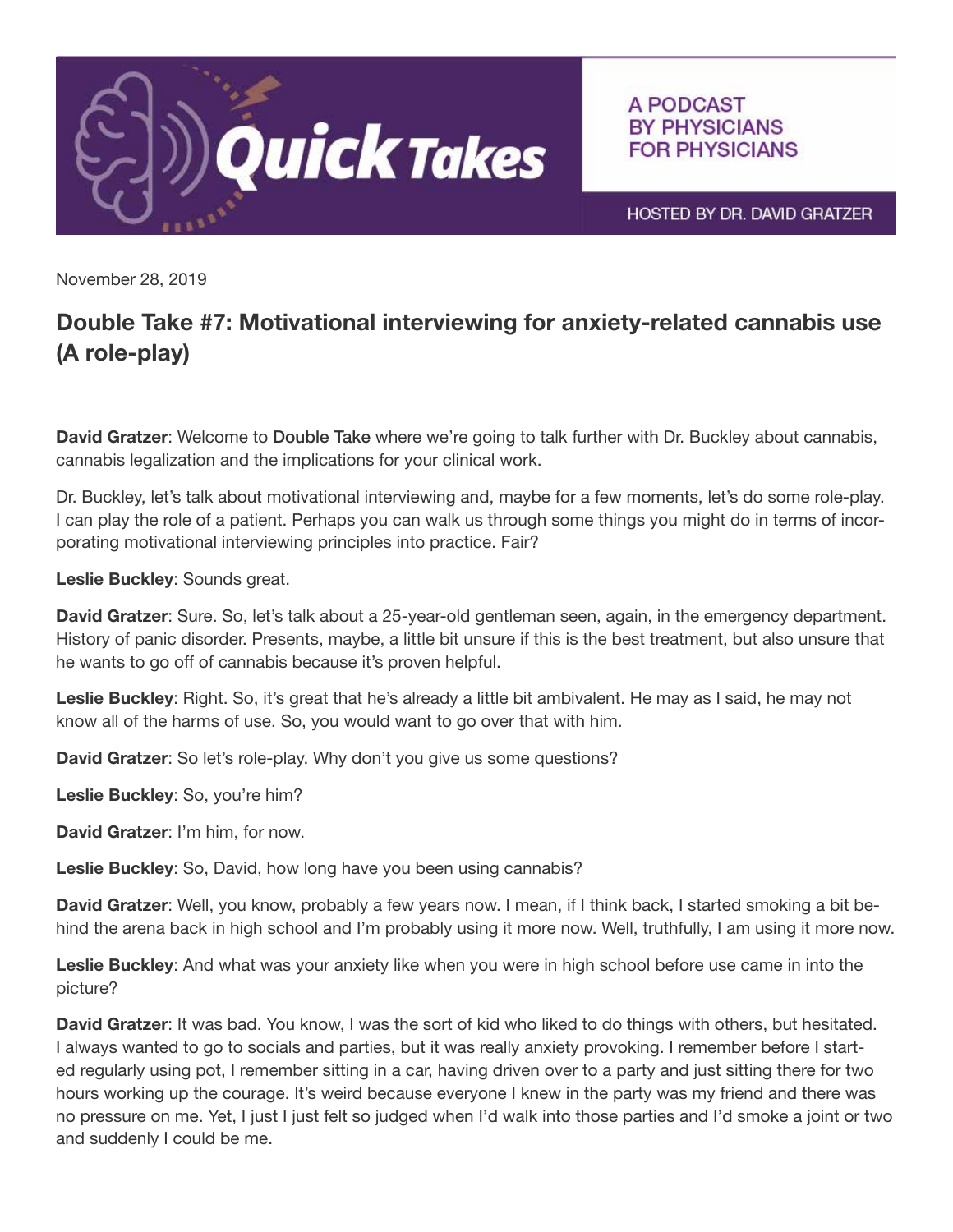Leslie Buckley: That sounds so tough. Did anybody ever help you with that? Did you ever reach out to anyone to get some help with the anxiety?

David Gratzer: I was too embarrassed to talk about this. I mean, the one thing I discovered was if I went into a party and had a couple of drinks, I felt better. But then I'd be hung over the next day. And the pot I'd heard was medicinal, and I'd heard was helpful, and I tried it and it was. I never got a hangover and never threw up when I did a lot of pot (sometimes I ate too many Doritos) but that was about it. So, what do you think?

Leslie Buckley: And what about people in your social circle? Do you feel like a lot of other people around you are smoking as well?

David Gratzer: Well, now that I'm in university, I think a lot of people use pot. Not everyone, but certainly around parties. It's not uncommon for me to go.

Leslie Buckley: And are you ever using it when you're alone?

David Gratzer: Sometimes.

Leslie Buckley: And do you ever feel like if you don't use it and you feel badly? Like if you feel withdrawal symptoms or just not yourself?

David Gratzer: I've never gotten any withdrawal symptoms, but I do get some more anxiety. So, again, I feel pretty good when I use the pot. I can go to parties; I can give presentations in class. Maybe I'm not as sharp as I usually am, but boy, if I don't use it, I've got the panic.

Leslie Buckley: And what's the most amount of time you've had away from it? If you think about it from when you've been using regularly? Have you ever had a couple of weeks when you haven't had any pot on board?

David Gratzer: Boy, at this point in time, I think I'm just always using it. I mean, it's part of my life. I use it to help me with sleep – now that you mention it. I use it before class presentations. I use it before parties. At this point, I'm probably using it at least daily.

Leslie Buckley: And what's the downside? Is there anything?

David Gratzer: It's costing me a lot of money. I think sometimes I smell because I'm smoking. It can't possibly be healthy long-term to be smoking something – though it's not cigarettes.

Leslie Buckley: How's your function? Do you feel like you're functioning as highly as you could?

David Gratzer: No. I mean, when I smoke before a presentation I'm not as sharp. I know I messed up recently at an English presentation. I was kind of off. I was kind of, frankly, giggly. People thought I'd done something.

Leslie Buckley: And how about irritability? Do you feel like you are lashing out at people? That you're not yourself?

David Gratzer: I've had friends who've had that problem, but personally, I've not.

Leslie Buckley: That's not you. Ok. And would you ever consider, you know, actually having treatment from a psychiatrist for anxiety and maybe considering a medication or some of our therapeutic tools?

David Gratzer: So, my partner told me I should seek out care. Truthfully, I had briefly seen a family doctor. I tried an antidepressant. I thought it actually made my anxiety worse. And I also thought they'd prescribed a drug real fast. I would have liked to maybe explore other things.

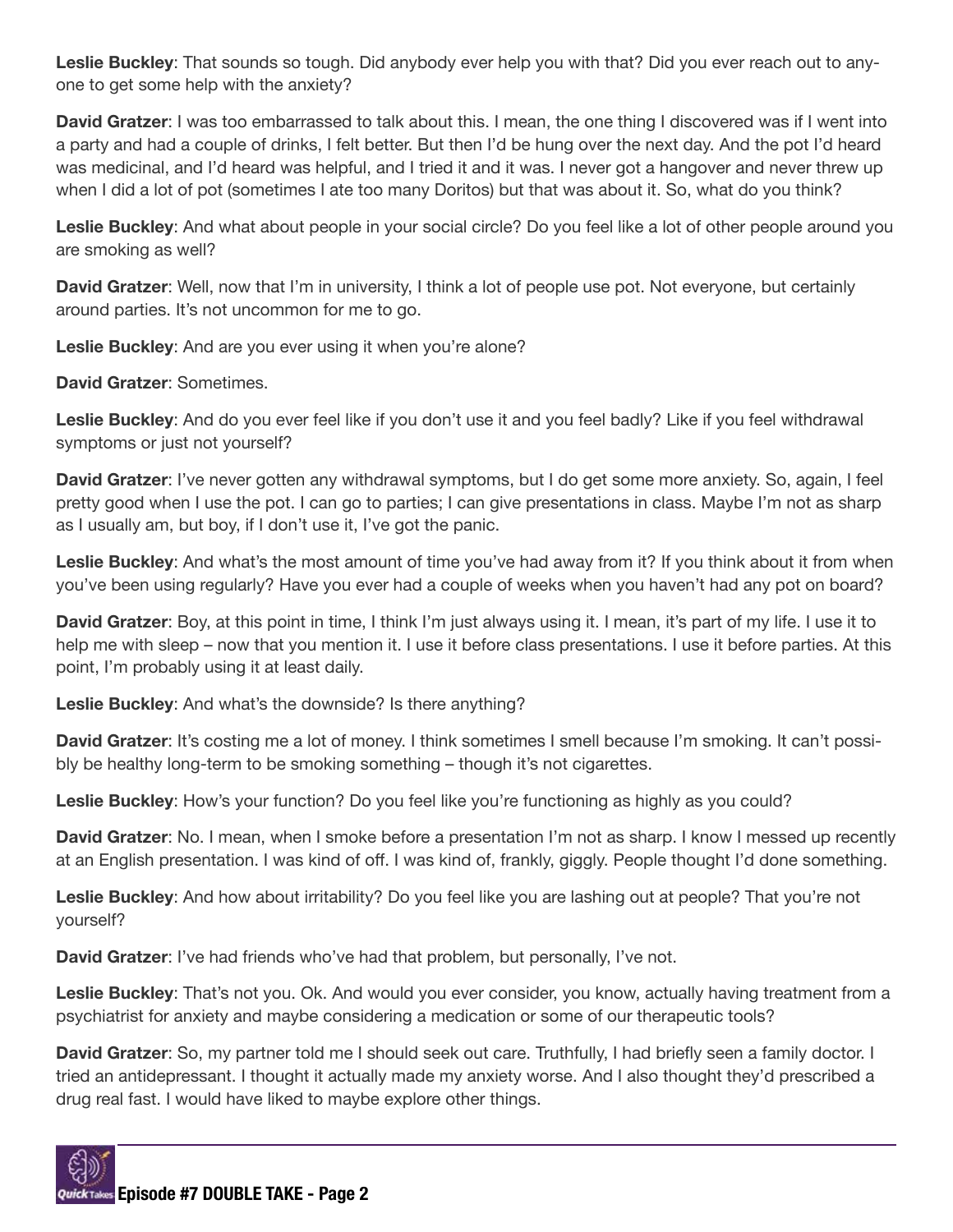Leslie Buckley: Right, because, you know, things have changed. Years have passed since you first started using. And it would be really interesting to see what your baseline anxiety is now because it could have changed over this time. It could be better. It could be just the same as it was.

David Gratzer: So, I worry about that. Though, like if I go cold turkey or something, am I going to have more panic? And I'm coming up on midterms.

Leslie Buckley: Well, this might not be the best time to do it. What we might want to do is set up a follow-up appointment when your midterms are over, when you feel like it's the right time for you. So, let's say in three weeks or so and maybe talk about making a change at that time. Maybe even trying to try an experiment of two weeks or so without any use at all and see how you are. And maybe try some medications, try to help you sleep better. We could even introduce some medications during your withdrawal if you feel like the anxiety really is creeping up.

David Gratzer: I like this idea of two weeks because I'm pretty hesitant on making a big long-term commitment, especially if I don't know about the anxiety.

Leslie Buckley: Well, I think that's great! There's been a lot of things that you've been able to do. If you look back right, you've been able to push through a lot of anxiety in your life, you've achieved, you're in school, you're doing well. You have supports around you. So, you've been able to accomplish a lot. I think it would be really worthwhile for you to find out whether the cannabis is helping you or hurting you. And if you take these two weeks, and you do feel better, then it's maybe something that you might want to continue.

David Gratzer: Let's pause right here. Let me step out of my role as a 25-year-old cannabis user with a full head of hair. What principles are you using right now in terms of engagement?

Leslie Buckley: So, certainly autonomy. I'm really thinking about you and I'm trying to see everything from your perspective, and I want to know what's important to you, why you want to change. I'm thinking about discrepancy. And, also, your hesitancy. You are not sure how things are going to get better. Sometimes with alcohol or cannabis or, sorry, or cocaine, people really believe that things will be better, and they can imagine that future. But with cannabis, and your character, you weren't sure, so I was trying to create that possibility for you. to think that it could be better. And if it's not, that's okay. At least, you know, there's still a reward, there's still a gain. And you would leave that experiment knowing more than you did before.

David Gratzer: And what's a pitfall here? With clinicians trying to do this motivational interviewing, exploring this discrepancy. What's a rookie error?

Leslie Buckley: Probably the biggest rookie error is feeling too strongly about it. And with all the knowledge someone might have gained about substance use and harms, and maybe even a strong opinion about cannabis, we could come on too strong and push too much and maybe turn somebody off. Maybe he wouldn't come back in three weeks. So, it could've been a mistake that I told you to come back in three weeks. Maybe I should have taken this opportunity while you're motivated and you're here with me to try that experiment.

David Gratzer: And just to jump ahead, if we were to keep going with a role-play, what are some things that you'd want to do before the end of the session?

Leslie Buckley: I would want to talk about withdrawal. I would want to give a lot of information about how someone might feel. So, nausea, vomiting, could have irritability, sleep problems, and maybe talk about sleep meds if needed. And I would want to talk about concerns and triggers that this person is worried about in that two weeks. I'd want to talk about structuring the two weeks and really thinking about things to do and